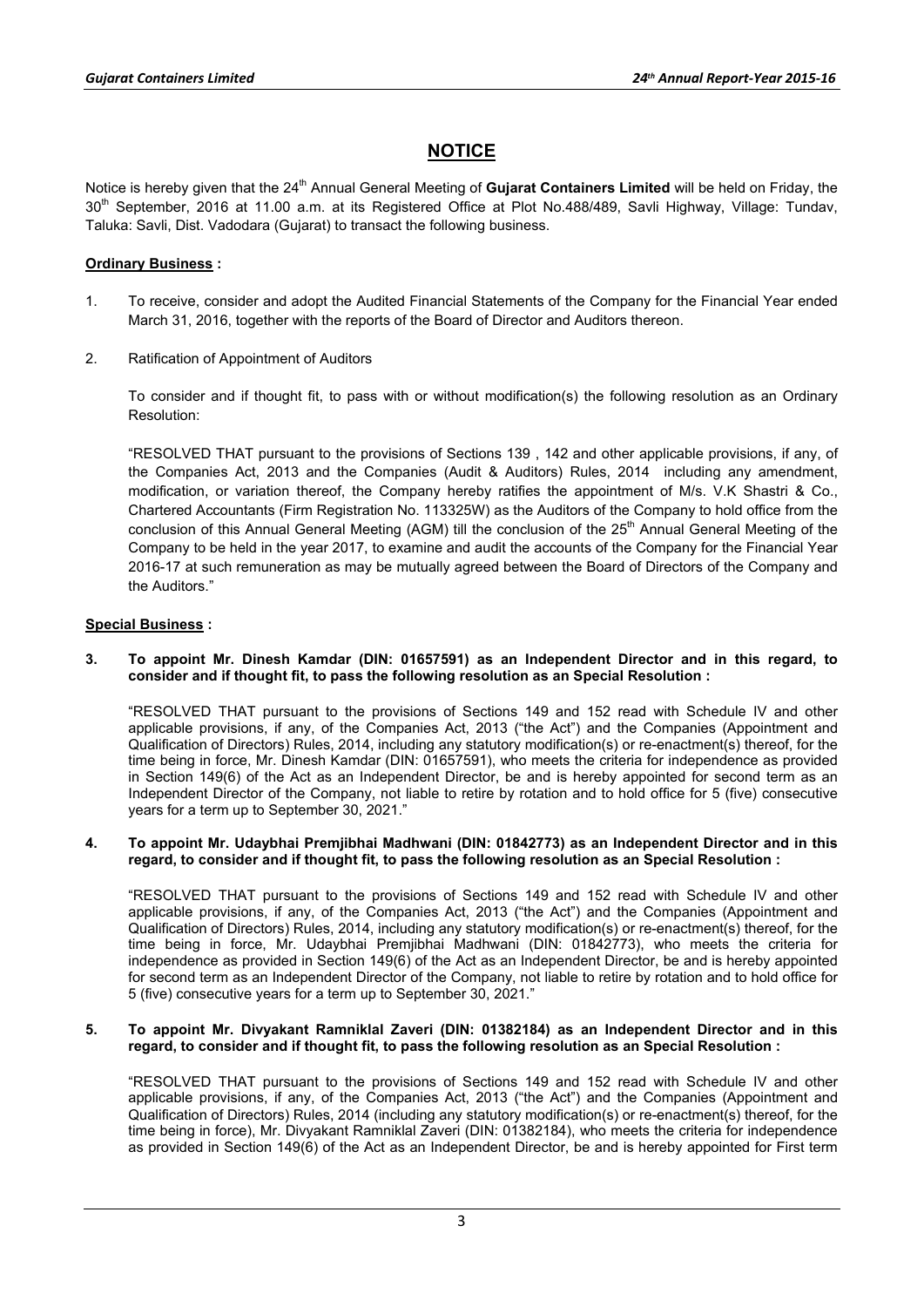as an Independent Director of the Company, not liable to retire by rotation and to hold office for 5 (five) consecutive years for a term up to September 30, 2021."

#### **6. To re-appoint Mr. Pravin Hiralal Shah (DIN: 01881862) as a Whole Time Director and payment of remuneration and in this regard, to consider and if thought fit, to pass the following resolution as an Ordinary Resolution:**

"RESOLVED THAT pursuant to the provisions of Sections 196, 197, 198, 203 and any other applicable provisions of the Companies Act, 2013 and the rules made thereunder (including any statutory modification(s) or re-enactment thereof), read with Schedule V to the Companies Act, 2013 and pursuant to Article 79 of the Article of Association of the Company and any other applicable provision of Article of Association of the Company, the consent of the Company be and is hereby accorded to the re-appointment of Mr. Pravin Hiralal Shah (DIN: 01881862), as Whole Time Director of the Company for a period of three years commencing from April 1, 2016, liable to retire by rotation, on the remuneration, terms and conditions as recommended by the Nomination and Remuneration Committee and as set out in the Explanatory Statement annexed to the Notice."

"RESOLVED FURTHER THAT in the event of any loss, absence or inadequacy of the profits of the Company in any financial year, during the term of office of Mr. Pravin Hiralal Shah, the remuneration mentioned in the above referred Explanatory Statement , shall be paid to Mr. Pravin Hiralal Shah as minimum remunerate on and the same shall be subject to the limits as set out in Section II of Part II of Schedule V of the Companies Act, 2013, for the payment of remuneration as minimum remuneration to Mr. Pravin Hiralal Shah."

"RESOLVED FURTHER that the Board of Directors, be and is hereby authorized to alter or vary the scope of remuneration of Mr. Pravin Hiralal Shah, Whole Time Director, including the monetary value thereof, to the extent recommended by the Nomination and Remuneration Committee from time to time as may be considered appropriate, subject to the overall limits specified by this resolution and the Companies Act, 2013."

**Place: Vadodara** 

### **Date: 13-08-2016 By Order of the Board of Directors,**

## **Nitin Mistry Company Secretary**

## **NOTES:**

1. A MEMBER ENTITLED TO ATTEND AND VOTE AT THE ANNUAL GENERAL MEETING (THE "MEETING") IS ENTITLED TO APPOINT A PROXY TO ATTEND AND VOTE ON A POLL INSTEAD OF HIMSELF AND THE PROXY NEED NOT BE A MEMBER OF THE COMPANY. THE INSTRUMENT APPOINTING THE PROXY SHOULD, HOWEVER, BE DEPOSITED AT THE REGISTERED OFFICE OF THE COMPANY NOT LESS THAN FORTY-EIGHT HOURS BEFORE THE COMMENCEMENT OF THE MEETING.

A person can act as a proxy on behalf of members, not exceeding fifty and holding in the aggregate not more than ten percent of the total share capital of the Company, carrying voting rights. A member holding more than ten percent of the total share capital of the Company carrying voting rights may appoint a single person as proxy and such person shall not act as a proxy for any other person or Shareholder.

- 2. Corporate members intending to send their authorized representatives to attend the Meeting pursuant to section 113 of the Companies Act, 2013 are requested to send to the Company, a certified copy of the Board Resolution together with Specimen signatures of those representative(s) authorised under said resolution to attend and vote on their behalf at the Meeting.
- 3. Brief resume of Directors including those proposed to be appointed / re-appointed, nature of their expertise in specific functional areas, names of companies in which they hold directorships and memberships / chairmanships of Board Committees, shareholding and relationships between directors inter-se as stipulated under Regulation 36(3) Securities and Exchange Board of India (Listing Obligation and Disclosure Requirement) Regulation 2015 with the Stock Exchange, are provided in the Corporate Governance Report forming part of the Annual Report.
- 4. Explanatory statement under Section 102 of the Companies Act, 2013 in respect of Special Business is annexed hereto.
- 5. Members are requested to:
	- (a) bring their copy of the Annual Report and Attendance Slip with them at the Annual General Meeting.
	- (b) quote their Regd. Folio Number/DP and Client ID Nos. in all their correspondence with the Company or its Registrar and Share Transfer Agent.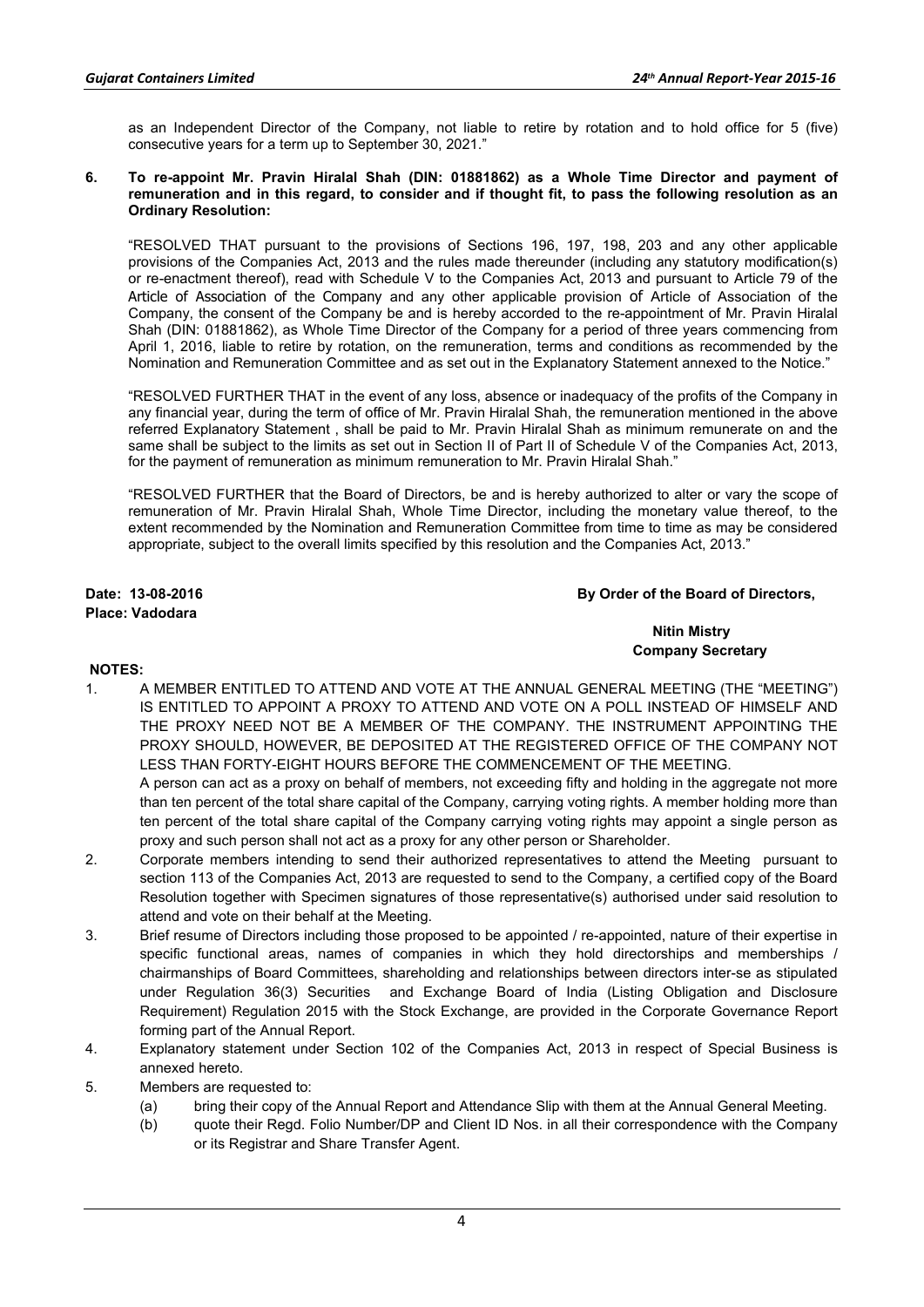- 6. In case of joint holders attending the Meeting, only such joint holder who is higher in the order of names will be entitled to vote.
- 7. Annual Report and AGM Notice is available at the website of the Company at www.gujaratcontainers.com in the Investor Desk.
- 8. **The Register of Members and Share Transfer Books of the Company will remain closed from**  Saturday, the 24<sup>rd</sup> September, 2016 to Friday, the 30<sup>th</sup> September, 2016 (both days inclusive) for the **purpose of Annual General Meeting.**
- 9. Relevant documents referred to in the accompanying Notice and the Statement is kept open for inspection by the members at the Registered Office of the Company on all working days, except Saturdays, during business hours up to the date of the Meeting.
- 10. Members desirous of obtaining any information in respect of Accounts of the Company are requested to send their queries in writing to the company at its Registered Office so as to reach at least seven days before the date of the meeting.
- 11. The Securities and Exchange Board of India ("SEBI") has mandated the submission of Permanent Account Number (PAN) by every participant in securities market. Members holding shares in electronic form are, therefore, requested to submit the PAN to their Depository Participants with whom they are maintaining their demat accounts. Members holding shares in physical form can submit their PAN details to the Company or to the Registrar and Share Transfer Agent.
- 12. SEBI has also mandated that for registration of transfer of securities, the transferee(s) as well as transferor(s) shall furnish a copy of their PAN card to the Company for registration of transfer of securities.
- 13. The Notice of the AGM along with the Annual Report 2015-16 is being sent by electronic mode to those Members whose e-mail addresses are registered with the Company / Depositories, unless any Member has requested for a physical copy of the same. For Members who have not registered their e-mail addresses, physical copies are being sent by the permitted mode. Members may note that this Notice and the Annual Report 2015-16 will also be available on the Company's website viz. www.gujaratcontainers.com.
- 14. The route map showing directions to reach the venue of the  $24<sup>th</sup>$  AGM is annexed.
- 15. Members, desiring any information relating to the accounts, are requested to write to the Company 10 days prior to the date of meeting so as to enable the management to keep the information ready.

#### 16. **Voting through electronic means:**

Pursuant to Section 108 of the Companies Act, 2013 read with Rule 20 of the Companies (Management and Administration) Rules, 2014, as amended from time to time and Regulation 44 of the SEBI (Listing Obligations and Disclosure Requirements) Regulations, 2015, the Company is pleased to provide its members the facility of 'remote e-voting' (e-voting from a place other than venue of the AGM) to exercise their right to vote at the 24<sup>th</sup> Annual General Meeting (AGM). The business may be transacted through e-voting services rendered by Central Depository Services (India) Limited (CDSL).

The facility for voting through ballot/polling paper shall be made available at the venue of the 24<sup>th</sup> AGM. The members attending the meeting, who have not already cast their vote through remote e-voting shall be able to exercise their voting rights at the meeting. The members who have already cast their vote through remote evoting may attend the meeting but shall not be entitled to cast their vote again at the AGM.

The Company has appointed Mr. Jayesh Vyas of M/s. Jayesh Vyas & Associates, Practicing Company Secretary, as the Scrutinizer for conducting the remote e-voting and the voting process at the AGM in a fair and transparent manner. The instructions to members for voting electronically are as under :-

- (i) The voting period begins on **Tuesday, 27th September, 2016 at 9.00 a.m. and ends on Thursday, 29th September, 2016 at 5.00 p.m.** During this period shareholders of the Company, holding shares either in physical form or in dematerialized form, as on the cut-off date i.e. **24th September, 2016**, may cast their vote electronically. The e-voting module shall be disabled by CDSL for voting after 5.00 p.m. on **Thursday, 29th September, 2016.**
- (ii) The shareholders should log on to the e-voting website www.evotingindia.com.
- (iii) Click on Shareholders.
- (iv) Now Enter your User ID;
	- a. For CDSL : 16 digits beneficiary ID;
	- b. For NSDL : 8 Character DP ID followed by 8 Digits Client ID;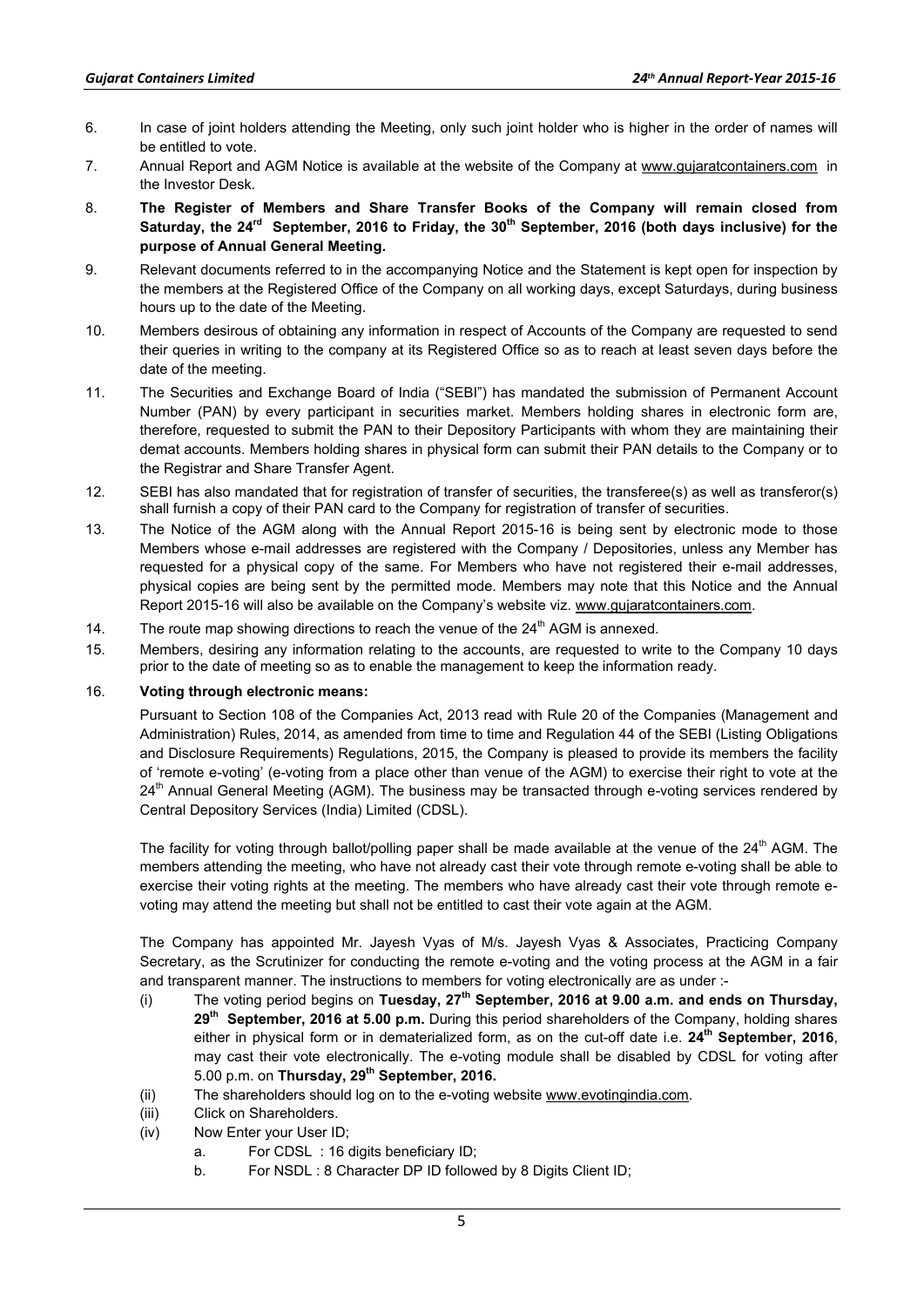- c. Members holding shares in Physical Form should enter Folio Number registered with the Company.
- (v) Next enter the Image Verification as displayed and Click on Login.
- (vi) If you are holding shares in demat form and had logged on to www.evotingindia.com and voted on an earlier voting of any Company, then your existing password is to be used.
- (vii) If you are a first time user follow the steps given below :

|                  | For Members holding shares in demat Form and Physical Form                  |  |  |
|------------------|-----------------------------------------------------------------------------|--|--|
| <b>PAN</b>       | Enter your 10 digit alpha-numeric PAN issued by Income Tax Department       |  |  |
|                  | (Applicable for both demat shareholders as well as physical shareholders).  |  |  |
|                  | Members who have not updated their PAN with the Company/Depository          |  |  |
|                  | Participant are requested to use the first two letters of their name and    |  |  |
|                  | the 8 digits of the sequence number in the PAN field.                       |  |  |
| <b>DOB</b>       | Enter the Date of Birth as recorded in your demat account or in the company |  |  |
|                  | records for the said demat account or folio in dd/mm/yyyy format.           |  |  |
| Dividend<br>Bank | Enter the Dividend Bank Details as recorded in your demat account or in the |  |  |
| Details          | company records for the said demat account or folio.                        |  |  |
|                  | Please enter the DOB or Dividend Bank Details in order to login. If the     |  |  |
|                  | details are not recorded with the depository or company please enter the    |  |  |
|                  | member id/folio number in the Dividend Bank details field as mentioned      |  |  |
|                  | in instruction $(v)$ .                                                      |  |  |

(viii) After entering these details appropriately, click on "SUBMIT" tab.

- (ix) Members holding shares in physical form will then directly reach the Company selection screen. However, members holding shares in demat form will now reach 'Password Creation' menu wherein they are required to mandatorily enter their login password in the new password field. Kindly note that this password is to be also used by the demat holders for voting for resolutions of any other company on which they are eligible to vote, provided that company opts for e-voting through CDSL platform. It is strongly recommended not to share your password with any other person and take utmost care to keep your password confidential.
- (x) For Members holding shares in physical form, the details can be used only for e-voting on the resolutions contained in this Notice.
- (xi) Click on the EVSN of Gujarat Containers Ltd.
- (xii) On the voting page, you will see "RESOLUTION DESCRIPTION" and against the same the option "YES/NO" for voting. Select the option YES or NO as desired. The option YES implies that you assent to the Resolution and option NO implies that you dissent to the Resolution.
- (xiii) Click on the "RESOLUTIONS FILE LINK" if you wish to view the entire Resolution details.
- (xiv) After selecting the Resolution you have decided to vote on, click on "SUBMIT". A confirmation box will be displayed. If you wish to confirm your vote, click on "OK", else to change your vote, click on "CANCEL" and accordingly modify your vote.
- (xv) Once you "CONFIRM" your vote on the resolution, you will not be allowed to modify your vote.
- (xvi) You can also take out print of the voting done by you by clicking on "Click here to print" option on the Voting page.
- (xvii) If demat account holder has forgotten the changed password then Enter the User ID and the image verification code and click on Forgot Password & enter the details as prompted by the system.
- (xviii) Note for Non–Individual Shareholders and Custodians
	- Non-Individual shareholders (i.e. other than Individuals, HUF, NRI etc.) and Custodian are required to log on to www.evotingindia.com and register themselves as Corporate,s.
	- A scanned copy of the Registration Form bearing the stamp and sign of the entity should be emailed to helpdesk.evoting@cdslindia.com
	- After receiving the login details a compliance user should be created using the admin login and password. The Compliance user would be able to link the account(s) for which they wish to vote on.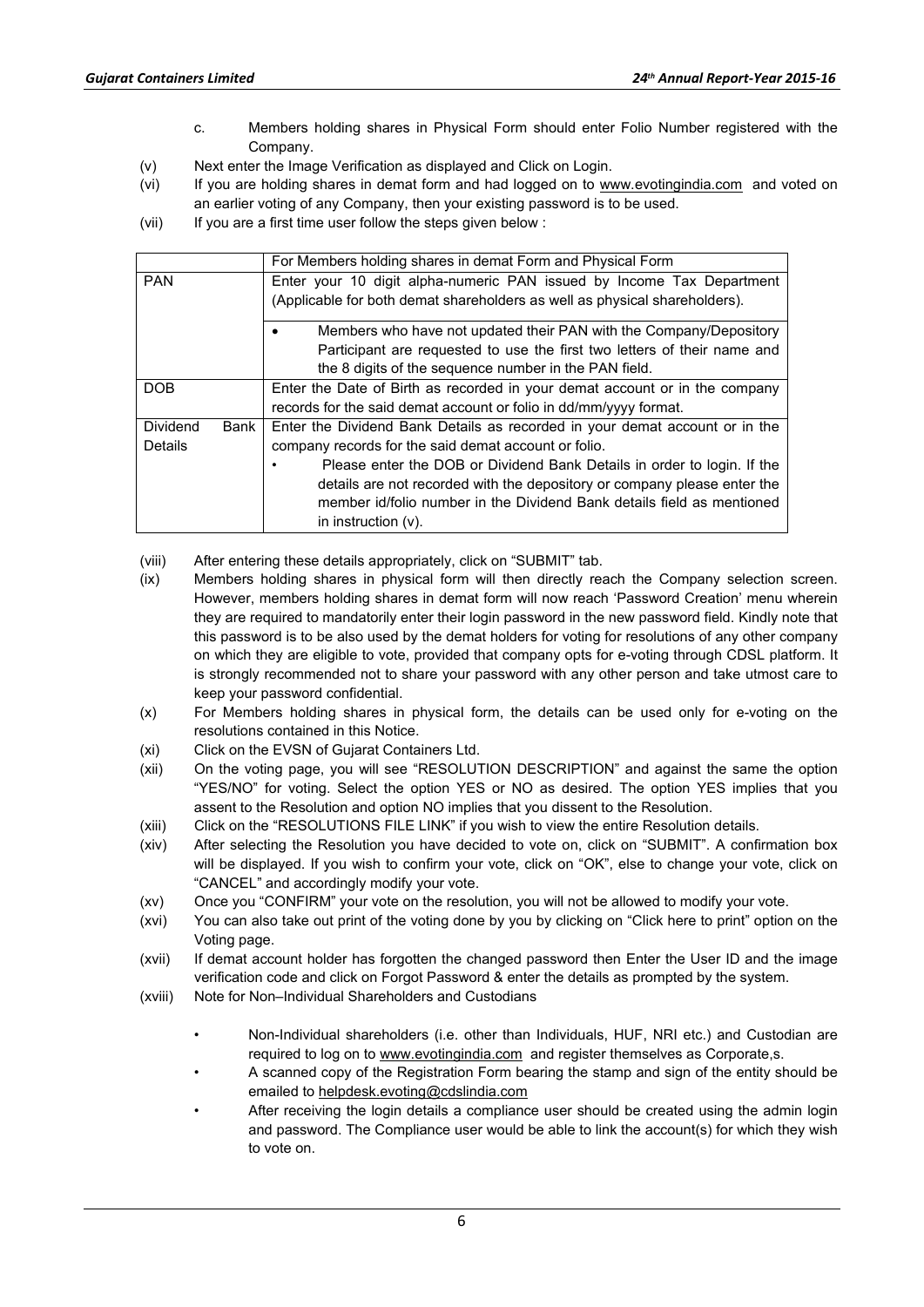- The list of accounts should be mailed to helpdesk.evoting@cdslindia.com and on approval of the accounts they would be able to cast their vote.
- A scanned copy of the Board Resolution and Power of Attorney (POA) which they have issued in favor of the Custodian, if any, should be uploaded in PDF format in the system for the scrutinizer to verify the same.
- (xix) In case you have any queries or issues regarding e-voting, you may refer the Frequently Asked Questions ("FAQs") and e-voting manual available at www.evotingindia.com under help section or write an email to helpdesk.evoting@cdslindia.com.

**------------------------------------------------------------------------------------------------------------------------------------------------------------** 

| <b>Contact Details</b>                   |                             |                                                                                                                                                                                                                                                                                |  |
|------------------------------------------|-----------------------------|--------------------------------------------------------------------------------------------------------------------------------------------------------------------------------------------------------------------------------------------------------------------------------|--|
| Company                                  | ÷.                          | <b>Gujarat Containers Limited</b><br>Regd. Office: Plot No 488/489 Savli Highway,<br>Village: Tundav, Tal: Savli Dist : Vadodara<br>Telephone: (0265) 2280180/81, Tel. Fax: (0265) 2280027<br>E-mail: deepak.patel@gujaratcontainers.com<br>Website: www.gujaratcontainers.com |  |
| <b>CIN</b>                               |                             | L28120GJ1992PLC017081                                                                                                                                                                                                                                                          |  |
| <b>Registrar of Share Transfer Agent</b> | $\mathcal{L}_{\mathcal{A}}$ | MCS Share Transfer Agent Ltd.<br>10, Aaram Apratment, 12, Sampatrao colony,<br>Vadodara - 390 007 Tel (0265) 2314757,<br>Fax (0265) 2341639 mcsltdbaroda@yahoo.com                                                                                                             |  |
| <b>E-Voting Agency</b>                   | ÷                           | Central Depository Services (India) Limited<br>E-mail ID: helpdesk.evoting@cdslindia.com                                                                                                                                                                                       |  |
| Scrutinizer                              | ÷                           | CS Jayesh Vyas<br><b>Practicing Company Secretary</b><br>E-mail ID: cs.jayeshvyas@hotmail.com<br>Phone: 09376212649                                                                                                                                                            |  |

#### **Important Communication to Members.**

Pursuant to Section 101 and 136 of the Companies Act, 2013 read with Companies (Management and Administration) Rules, 2014, and under regulation 36 of Securities and Exchange Board of India (Listing Obligation and Disclosure Requirements) Regulation 2015, Annual Report of the Company has been sent through email to those members whose email ID is registered with the Company / Depository. In case any member wants a physical copy of the Annual Report he may write to the Company Secretary / RTA.

**-------------------------------------------------------------------------------------------------------------------------------------------------------------** 

MEMBERS WHO HAVE NOT YET REGISTERED THEIR EMAIL ADDRESS ARE REQUESTED TO REGISTER THEIR EMAIL ADDRESS EITHER WITH THE DEPOSITORIES OR WITH THE COMPANY.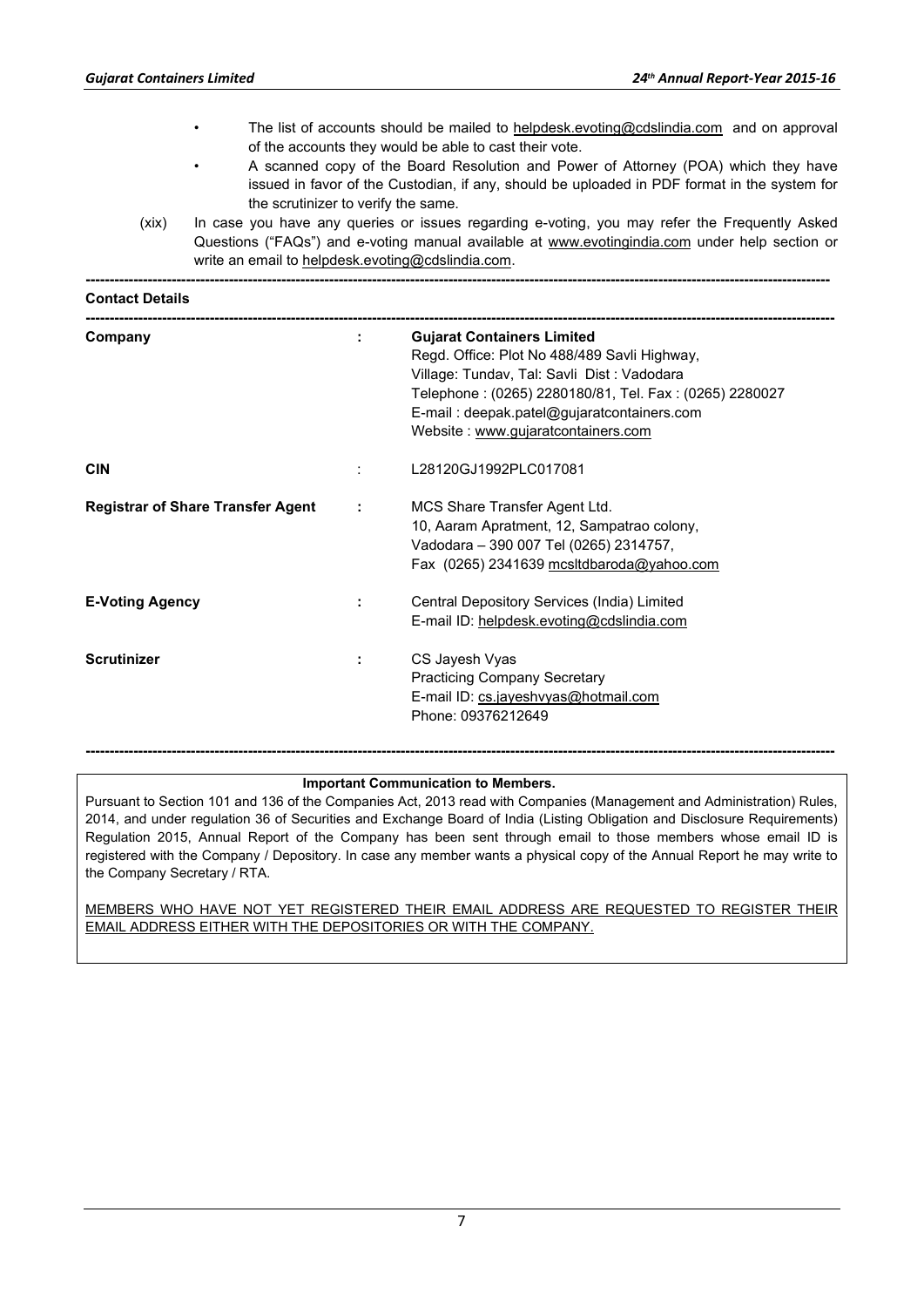# **EXPLANATORY STATEMENT PURSUANT TO SECTION 102(1) OF THE COMPANIES ACT, 2013 ("the Act") :**

## **Item No. 3:**

In accordance with the provisions of Section 149 read with Schedule IV to the Act, appointment of an Independent Director requires approval of members.

Based on the recommendation of the Nomination and Remuneration Committee, the Board of Directors have proposed that Mr. Dinesh Kamdar (DIN: 01657591), be appointed as an Independent Director of the Company for Second Term. The appointment of Mr. Dinesh Kamdar shall be effective upon approval by the members in the Meeting.

Mr. Dinesh Kamdar is not disqualified from being appointed as a Director in terms of Section 164 of the Act and has given his consent to act as a Director.

The Company has received a declaration from Mr. Dinesh Kamdar that he meets the criteria of independence as prescribed both under sub-section (6) of Section 149 of the Act and under Regulation 25 of Securities and Exchange Board of India (Listing Obligation and Disclosure Requirements) Regulation 2015. In the opinion of the Board, Mr. Dinesh Kamdar, fulfills the conditions for his appointment as an Independent Director as specified in the Act and under Regulation 25 (2) of Securities and Exchange Board of India (Listing Obligation and Disclosure Requirement) Regulation 2015. Mr. Dinesh Kamdar is independent of the management and possesses appropriate skills, experience and knowledge.

## **Brief resume of Mr. Dinesh Kamdar**

Mr. Dinesh Kamdar is B.Com; B.A. (Hons.) and C.A.IIB. having 35 Years of rich experience in Banking and 10 Years of Experience in Manufacturing Sector. He does not hold any shares of the Company in his name. Keeping in view his vast expertise and knowledge, it will be in the interest of the Company that Mr. Dinesh Kamdar is appointed as an Independent Director of the Company. Copy of the draft letter for appointment of Mr. Dinesh Kamdar as an Independent Director setting out the terms and conditions is available for inspection by members at the registered office of the Company. This Statement may also be regarded as a disclosure under Securities and Exchange Board of India (Listing Obligation and Disclosure Requirement) Regulation, 2015. Save and except Mr. Dinesh Kamdar and his relatives, to the extent of their shareholding interest, if any, in the Company, none of the other Directors / Key Managerial Personnel of the Company / their relatives are, in any way, concerned or interested, financially or otherwise, in the resolution set out at Item No. 3 of the Notice.

## **Item No. 4:**

In accordance with the provisions of Section 149 read with Schedule IV to the Act, appointment of an Independent Director requires approval of members.

Based on the recommendation of the Nomination and Remuneration Committee, the Board of Directors have proposed that Mr. Udaybhai Premjibhai Madhwani (DIN: 01842773), be appointed as an Independent Director of the Company for Second Term. The appointment of Mr. Udaybhai Premjibhai Madhwani shall be effective upon approval by the members in the Meeting.

Mr. Udaybhai Premjibhai Madhwani is not disqualified from being appointed as a Director in terms of Section 164 of the Act and has given his consent to act as a Director.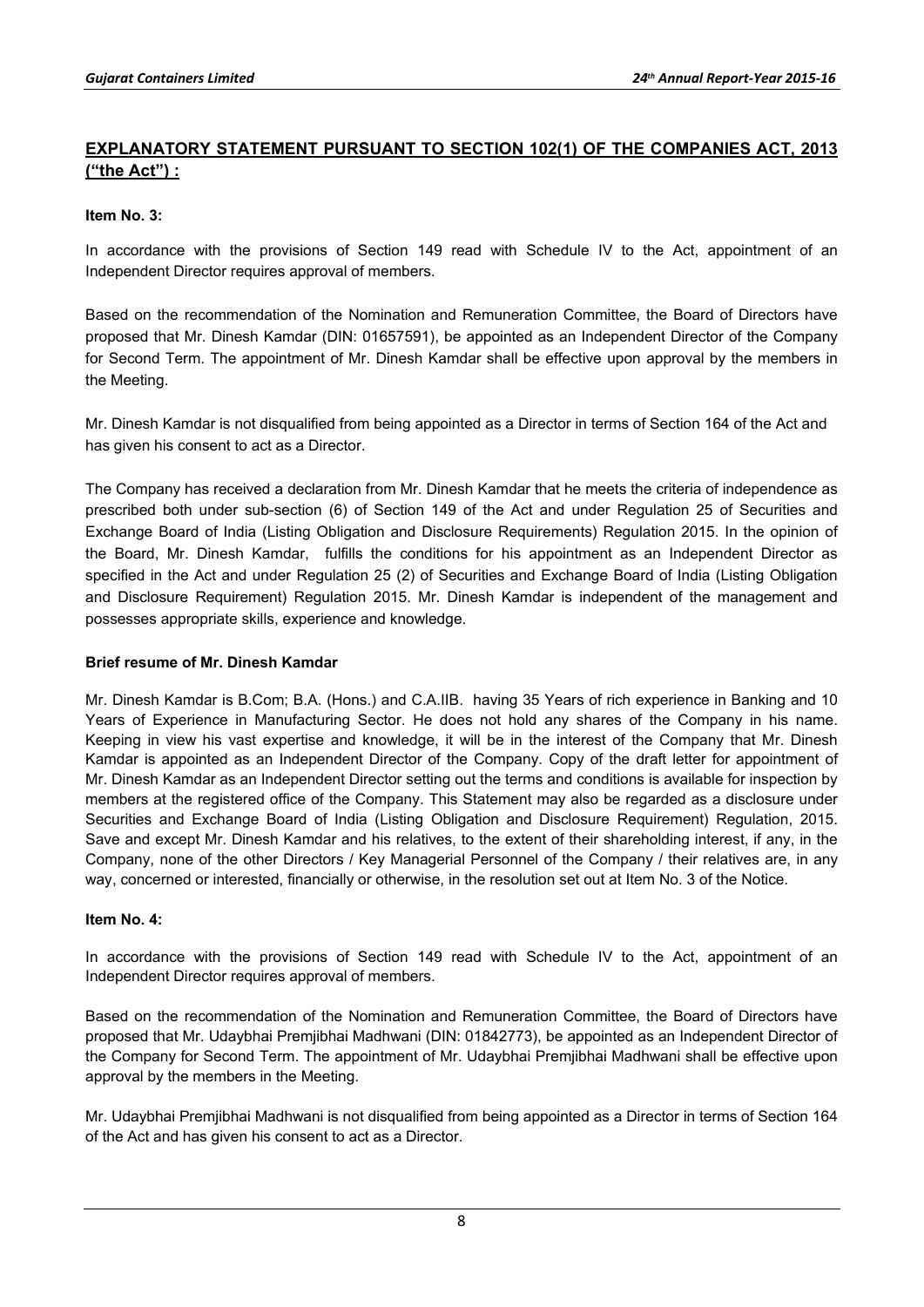The Company has received a declaration from Mr. Udaybhai Premjibhai Madhwani that he meets the criteria of independence as prescribed both under sub-section (6) of Section 149 of the Act and under Regulation 25 of Securities and Exchange Board of India (Listing Obligation and Disclosure Requirements) Regulation 2015. In the opinion of the Board, Mr. Udaybhai Premjibhai Madhwani, fulfills the conditions for his appointment as an Independent Director as specified in the Act and under clause 25 (2) of Securities and Exchange Board of India (Listing Obligation and Disclosure Requirements) Regulation 2015. Mr. Udaybhai Premjibhai Madhwani is independent of the management and possesses appropriate skills, experience and knowledge.

## **Brief resume of Mr. Udaybhai Premjibhai Madhwani**

Mr. Udaybhai Premjibhai Madhwani is Diploma Electrical Engineers having 28 years Experience in running of the Industries. He does not hold any shares of the Company in his name. Keeping in view his vast expertise and knowledge, it will be in the interest of the Company that Mr. Udaybhai Premjibhai Madhwani is appointed as an Independent Director of the Company. Copy of the draft letter for appointment of Mr. Udaybhai Premjibhai Madhwani as an Independent Director setting out the terms and conditions is available for inspection by members at the registered office of the Company. This Statement may also be regarded as a disclosure under Securities and Exchange Board of India (Listing Obligation and Disclosure Requirement) Regulation 2015. Save and except Mr. Udaybhai Premjibhai Madhwani and his relatives, to the extent of their shareholding interest, if any, in the Company, none of the other Directors / Key Managerial Personnel of the Company / their relatives are, in any way, concerned or interested, financially or otherwise, in the resolution set out at Item No. 4 of the Notice.

## **Item No. 5 :**

In accordance with the provisions of Section 149 read with Schedule IV to the Act, appointment of an Independent Director requires approval of members.

Based on the recommendation of the Nomination and Remuneration Committee, the Board of Directors have proposed that Mr. Divyakant Ramniklal Zaveri (DIN: 01382184), be appointed as an Independent Director of the Company. The appointment of Mr. Divyakant Ramniklal Zaveri is effective from 8<sup>th</sup> August, 2015.

Mr. Divyakant Ramniklal Zaveri is not disqualified from being appointed as a Director in terms of Section 164 of the Act and has given his consent to act as a Director.

The Company has received a declaration from Mr. Divyakant Ramniklal Zaveri that he meets the criteria of independence as prescribed both under sub-section (6) of Section 149 of the Act and under under Clause 25 of Securities and Exchange Board of India (Listing Obligation and Disclosure Requirements) Regulation 2015. In the opinion of the Board, Mr. Divyakant Ramniklal Zaveri fulfills the conditions for his appointment as an Independent Director as specified in the Act and under clause 25 (2) of Securities and Exchange Board of India (Listing Obligation and Disclosure Requirements) Regulation 2015, Mr. Divyakant Ramniklal Zaveri is independent of the management and possesses appropriate skills, experience and knowledge.

## **Brief resume of Mr. Divyakant Ramniklal Zaveri**

Mr. Divyakant Ramniklal Zaveri is Bachelor of Commerce and Chartered Accountant having 37 years of in depth experience in the field of Accounts, Finance, Taxation and Corporate Management. He does not hold any shares of the Company in his name. Keeping in view his vast expertise and knowledge in corporate Affairs, it will be in the interest of the Company that Mr. Divyakant Ramniklal Zaveri is appointed as an Independent Director of the Company. Copy of the draft letter for appointment of Mr. Divyakant Ramniklal Zaveri as an Independent Director setting out the terms and conditions is available for inspection by members at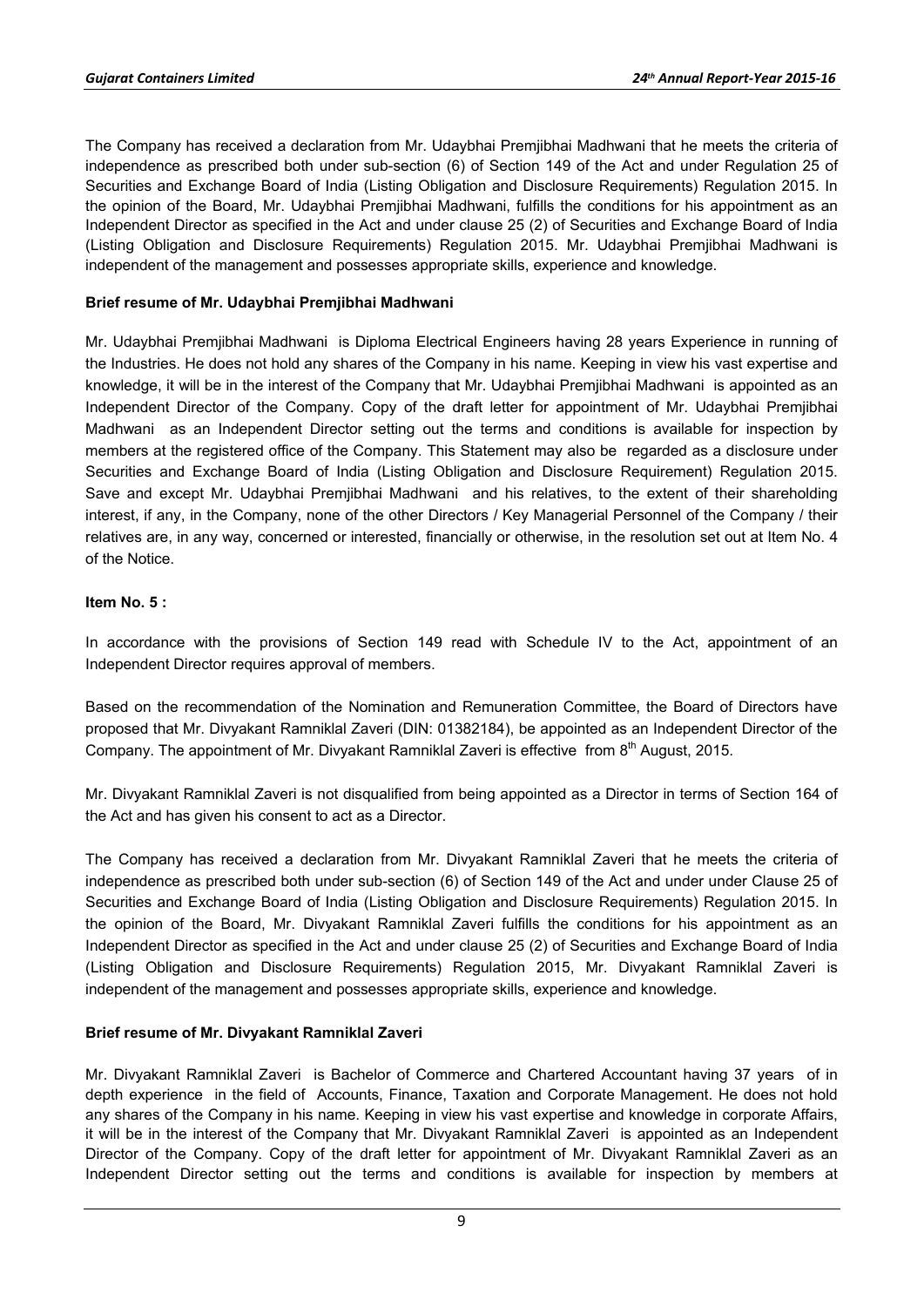the Registered Office of the Company. This Statement may also be regarded as a disclosure under Securities and Exchange Board of India (Listing Obligation and Disclosure Requirement) Regulation 2015. Save and except Mr. Divyakant Ramniklal Zaveri and his relatives, to the extent of their shareholding interest, if any, in the Company, none of the other Directors / Key Managerial Personnel of the Company / their relatives are, in any way, concerned or interested, financially or otherwise, in the resolution set out at Item No. 5 of the Notice.

## **Item No. 6 :**

The Nomination & Remuneration Committee and the Board at its respective meetings held on February 13, 2016, after taking into consideration the vast and valuable experience of Mr. Pravin Hiralal Shah and progress made by the Company under his leadership approved his reappointment as the Whole Time Director of the Company for a further period of 3 years with effect from April 1, 2016, on the terms and conditions stated in the draft agreement as approved by the Nomination and Remuneration Committee in terms of provisions of Sections 196, 197, 203 and any other applicable provisions of the Companies Act, 2013 and the rules made there under (including any statutory modification(s) or re-enactment thereof for the time being in force), read with Schedule V to the Companies Act, 2013, subject to the approval of the Shareholders and such other approval as may be required.

Mr. Pravin Hiralal Shah is a Graduate in Commerce from Graduate from M. S University.He has Expertise in specific functional areas of Manufacturing (Galvanising) and Purchase and Material Management. He has an overall experience of 37 years in Technical & Commercial activities in the Company. He possesses good Managing abilities and competence therein.

In compliance with the provisions of Sections 196, 197 read with Schedule V and other applicable provisions, if any, of the Companies Act, 2013, the appointment and payment of remuneration to Mr. Pravin Hiralal Shah are now being placed before the members for their approval. The abstract of the terms and conditions contained in the agreement is as under:

- **(A**) Salary : Rs.43,250 per month
- (B) Perquisites :
	- Medical Reimbursement: As per the policy applicable to the Senior Manager of the Company , as amended from to time.
	- Leave: As per the leave policy applicable to the Senior Manager of the Company, as amended from time to time.
	- Leave Travel Allowance: As per the policy applicable to the Senior Manager of the Company, as amended from time to time.
	- Medical Insurance: As per the policy applicable to the Senior Manager of the Company as amended from time to time.
	- Provident Fund, Superannuation and Gratuity: As per the scheme applicable to the Senior Manager of the Company as amended from time to time.
	- Such other perquisites, benefits and allowances in accordance with the scheme applicable to the Senior Manager of the Company as amended from time to time or as may be agreed by the Board.
	- Reimbursement of entertainment expenses : He shall be reimbursed all entertainment expenses that he may incur for the business and in the course of business of the Company.
	- Sitting fees : He shall not be entitled to sitting fees for Meetings of the Board/ Committees of the Board attended by him.
	- Agreement is terminable by either party giving , (1) month advance notice in writing to the other party or by making a payment of equivalent salary in lieu thereof.
	- However, the Company may terminate this Agreement forthwith by notice in writing to Mr. Pravin Hiralal Shah, if he shall become bankrupt or make any composition or arrangement with his creditors or if he shall cease to be a Director or shall commit a breach of any of the terms, conditions and stipulations herein contained and on his part to be observed and performed.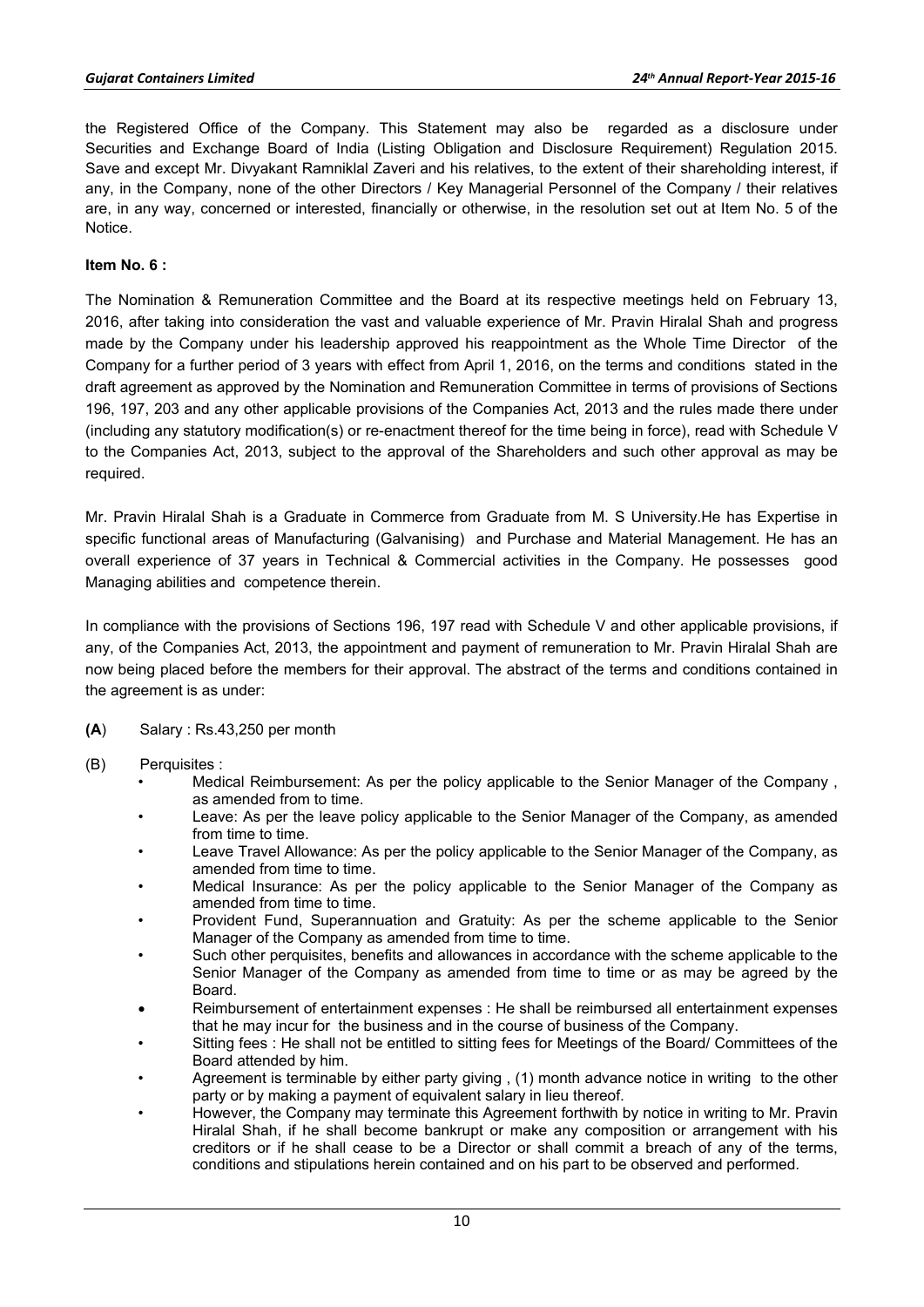- During his term, Mr. Pravin Hiralal Shah shall abide by the provisions of the Company Code of Conduct and the core policies in spirit and in letter and commit to assure its implementation.
- This agreement is subject to the jurisdiction of the Courts of Vadodara.
- During the tenure of his appointment as a Whole time Director, he shall be liable to retire by rotation.

Considering his educational qualification, wide and varied experience and business acumen, long service with the Company the Board considers that his association with the Company in the capacity of the Whole Time Director, will immensely benefit the Company.

The agreement between the Company and Mr. Pravin Hiralal Shah is available for inspection by the members of the Company at its Registered Office between 3.00 p.m. and 5.00 p.m. on any working day of the Company.

None of the Directors / Key Managerial Personnel / their relatives, except himself, is concerned or interested in any way in passing of the resolution as set out at Item No. 6 of the Notice.

The Board recommends the resolution at Item No.6 of the accompanying Notice for approval and adoption.

**Place: Vadodara** 

## **Date: 13-08-2016 By Order of the Board of Directors, By Order of the Board of Directors,**

## **Nitin Mistry Company Secretary**

### **Details Of Directors Seeking Appointment / Re-Appointment at the Annual General Meeting (Pursuant to SEBI (LODR) Regulation, 2015)**

| <b>Name</b>                 | Mr. Dinesh Kamdar           | Mr. Udaybhai             | Mr. Divyakant      | Mr. Pravin Shah                        |  |
|-----------------------------|-----------------------------|--------------------------|--------------------|----------------------------------------|--|
|                             |                             | Premjibhai Madhwani      | Zaveri             |                                        |  |
| <b>DIN</b>                  | 01657591                    | 01842773                 | 01382184           | 01881862                               |  |
| Date of Birth               | 06/11/1943                  | 19/03/1964               | 28/06/1948         | 02/06/1952                             |  |
| Date of Appointment         | 17/01/2011                  | 17/01/2011               | 08/08/2015         | 02/11/1992                             |  |
| Qualifications              |                             | Diplome Electrical       | B.Com. (Hons.)     |                                        |  |
|                             | B.Com. B.A. CA, IIB         | Engineer                 | Chartered          | B.Com.                                 |  |
|                             |                             |                          | Accountant         |                                        |  |
| in<br>specific<br>Expertise | all<br>Years of<br>45<br>In | Manufacturing<br>&       | Accounts, Finance, | Technical<br>$\boldsymbol{\mathsf{R}}$ |  |
| functional areas            | Experience; 35 Years        | Technical<br>οf<br>areas | Taxation<br>&      | Commercial                             |  |
|                             | experience in Banking       | Operation                | Corporate          |                                        |  |
|                             | Finance & 10 Years in       |                          | Management         |                                        |  |
|                             | Manufacturing Sector.       |                          |                    |                                        |  |
| Directorships held in other |                             | None                     | $\overline{2}$     | None                                   |  |
| public companies (excluding |                             |                          |                    |                                        |  |
| foreign<br>companies<br>and |                             |                          |                    |                                        |  |
| Section 8 companies)        |                             |                          |                    |                                        |  |
| Memberships /               | None                        | None                     | 02                 | None                                   |  |
| Chairmanships of            |                             |                          |                    |                                        |  |
| committees of other public  |                             |                          |                    |                                        |  |
| companies (includes only    |                             |                          |                    |                                        |  |
| Audit Committee and         |                             |                          |                    |                                        |  |
| Stakeholders' Relationship  |                             |                          |                    |                                        |  |
| Committee.                  |                             |                          |                    |                                        |  |
| Number of shares held in    | 0                           | 0                        | 0                  |                                        |  |
| the Company                 |                             |                          |                    | 49,900                                 |  |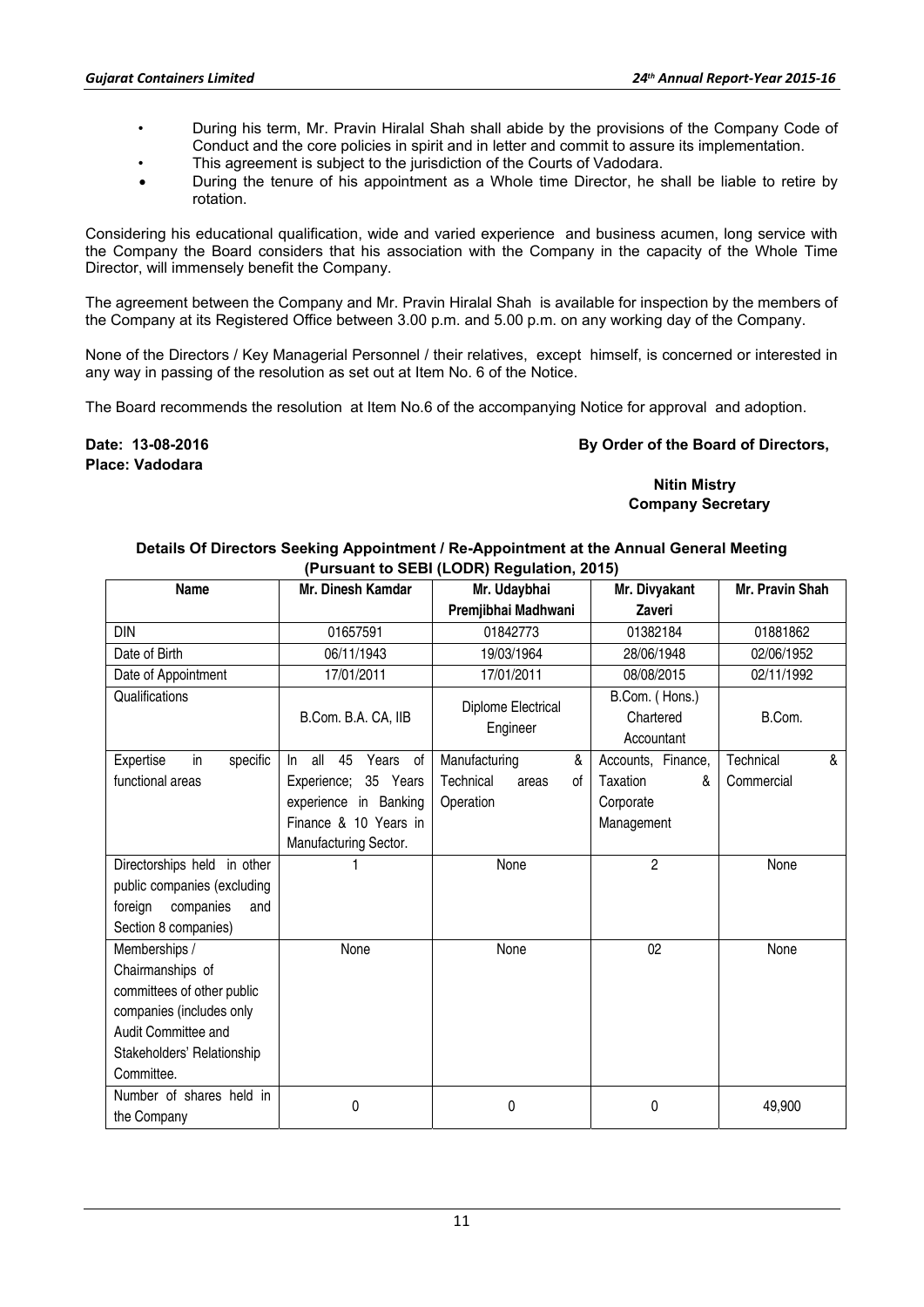## **ATTENDENCE SLIP**

#### PLEASE FILL THE ATTENDENCE SLIP AND HAND OVER AT THE ENTRANCE OF THE MEETING VENUE.

Joint shareholders may obtain additional Attendance Slip on request.

L.F.No / D.P.Id & Client Id **:**  No. of Share(s) held : Name of Members and : Address of Member(s)

I certify that I am a member/proxy for the member of the Company.

I hereby record my presence at the 24<sup>th</sup> Annual General Meeting of Company held on Friday, the 30<sup>th</sup> September, 2016 at 11.00 a.m at its Registered Office at Plot No: 488-489/P, Baroda-Savli highway, Village:Tundav, Tal: Savli,Dist: Vadodara - 391 775, Gujarat

### Name of the Member/Proxy **Name of the Member/Proxy Signature of the Member/Proxy**

#### **Notes:**

- 1. Members/Proxy holder are requested to bring their copies of the Annual Report with the Meeting.
- 2. Please carry with you this Attendance Slip and hand over the same duly signed at the space provided a the entrance of the Meeting Hall.

# **ROUTE MAP OF AGM VENUE**